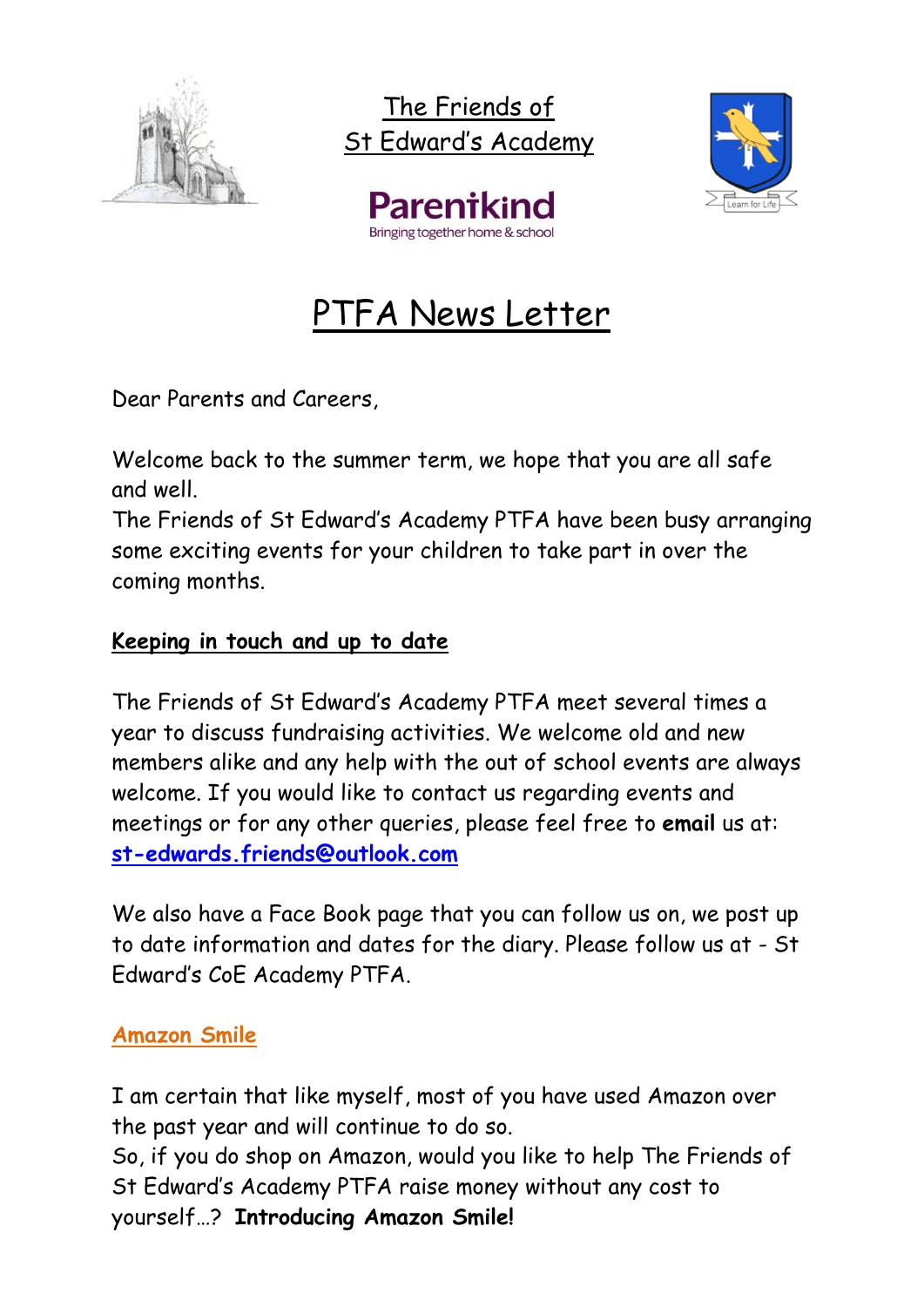The PTfA are now registered with Amazon Smile which donates 0.5% of every one of your eligible purchases to The Friends of St Edward's PTFA.

All you have to do is follow these 4 instructions.

1. Go to [smile.amazon.co.uk](https://smile.amazon.co.uk/about/ref=footer_smi_se_ft_abt_saas)

2. Enter your Amazon account details

3. Search for UK Charity, Leek, The Friends of St Edward's (are about 7 on the list) and select us as your chosen charity.

4. Next time you shop be sure to do so please through [smile.amazon.co.uk](https://smile.amazon.co.uk/about/ref=footer_smi_se_ft_abt_saas) rather than the amazon app to make sure we receive your donation.

## **Thank you for your support.**



amazonsmile

**Discos** are back in year group bubbles !!!

Year 5 Friday 25<sup>th</sup> June 2021

Year 6 Friday 2nd July 2021

Year 7 Friday 9<sup>th</sup> July 2021